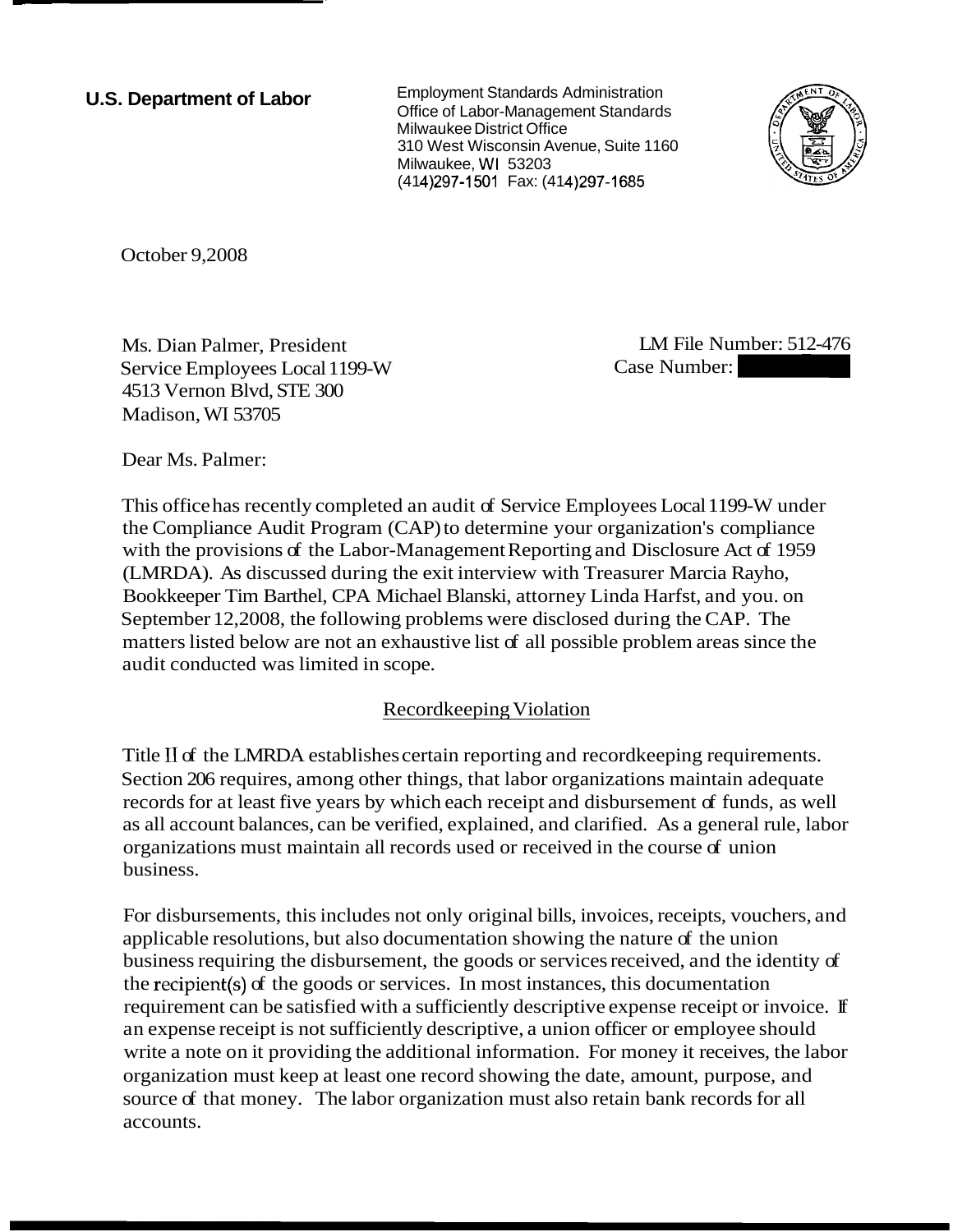Ms. Dian Palmer October 9,2008 Page 2 of 3

The audit of Local 1199-W's 2007 records revealed the following recordkeeping violation:

Reimbursed Expenses and Credit Card Expenses

Local 1199-W did not retain adequate documentation for reimbursed expenses and credit card expenses incurred by Secretary Pat Rego and you totaling at least \$1,685.30. For example, supporting documentation was not retained for a \$1,635 reimbursement to Ms. Rego for travel expenses relating to the conference in Cuba. Records of meal expenses must include written explanations of the union business conducted and the full names and titles of all persons who incurred the restaurant charges. Also, the records retained must identify the names of the restaurants where the officers or employees incurred meal expenses.

As noted above, labor organizations must retain original receipts, bills, and vouchers for all disbursements. The president and treasurer (or corresponding principal officers), who are required to sign your union's LM report, are responsible for properly maintaining union records.

Based on your assurance that Local 1199-W will retain adequate documentation in the future, OLMS will take no further enforcement action at this time regarding the above violation.

## **Reporting Violation**

The audit disclosed a violation of LMRDA Section 201(b), which requires labor organizations to file annual financial reports accurately disclosing their financial condition and operations. The Labor Organization Annual Report (Form LM-2) filed by Local 1199-W for fiscal year ending December 31,2007, was deficient in that:

## Disbursements to Officers

Local 1199-W did not include some reimbursements to officers and employees totaling at least \$3,431 and your salary totaling at least \$85,751.22 in Schedule 11 (All Officers and Disbursements to Officers) and Schedule 12 (Disbursements to Employees). The audit revealed that Local 1199-W reimburses the State of Wisconsin monthly for your salary and benefits, in accordance with Local 1199-W's collective bargaining agreement